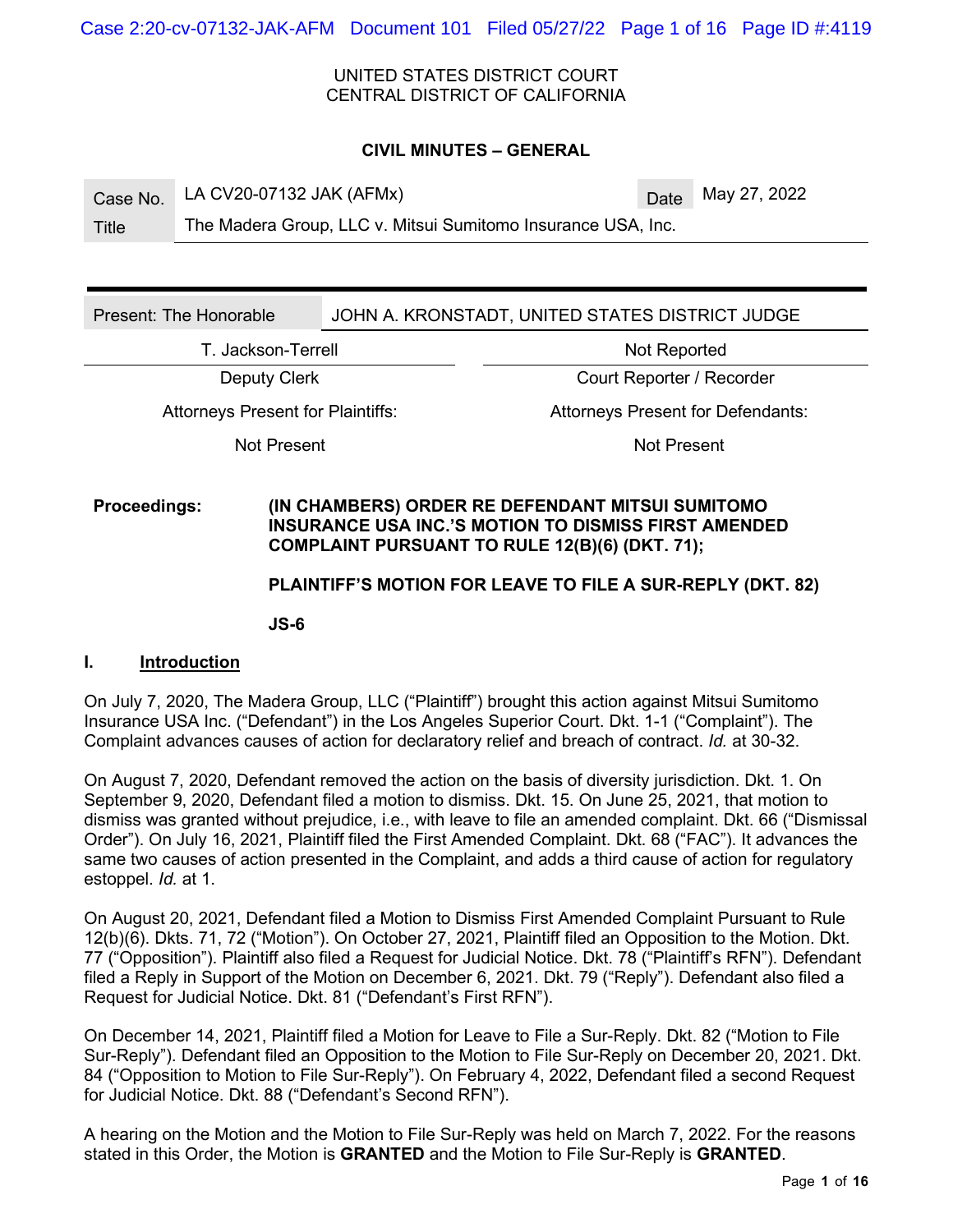Case 2:20-cv-07132-JAK-AFM Document 101 Filed 05/27/22 Page 2 of 16 Page ID #:4120

UNITED STATES DISTRICT COURT CENTRAL DISTRICT OF CALIFORNIA

## **CIVIL MINUTES – GENERAL**

|       | Case No. LA CV20-07132 JAK (AFMx)                            | $\sqrt{\text{Date}}$ May 27, 2022 |
|-------|--------------------------------------------------------------|-----------------------------------|
| Title | The Madera Group, LLC v. Mitsui Sumitomo Insurance USA, Inc. |                                   |

#### **II. Factual Background**

A. Parties

Plaintiff, which is a California limited liability company, owns and has operated several restaurants in California and Arizona. FAC ¶¶ 9, 14. Plaintiff is a citizen of California and Florida, and its principal place of business is in California. *Id.* ¶ 9.

Defendant is a New York corporation, whose principal place of business is in New Jersey. *Id.* ¶ 10. Defendant is an insurance company that issues a range of policies, including those that cover real property. *Id.* ¶ 11.

- B. Allegations in the FAC
	- 1. The Policy

It is alleged that Plaintiff obtained an all-risk insurance policy (the "Policy") from Defendant, which applied to 23 restaurants operated by Plaintiff in California and Arizona. FAC ¶¶ 1, 15. It is further alleged that Plaintiff paid all premiums due under the Policy and complied with all of its other conditions. *Id.* ¶ 81. It is alleged that the Policy provides the "broadest coverage available to policyholders." *Id.*  ¶ 82.

A copy of the Policy is attached to the FAC. Dkt. 68-1 at 2-305. The Policy includes the following statements as to the scope of its coverage:

- "Building and Personal Property," which covers "direct physical loss of or damage to Covered Property at the premises . . . caused by or resulting from any Covered Cause of Loss."
- "Business Income" and "Extra Expense," which cover "actual loss of Business Income . . . sustain[ed] due to the necessary 'suspension' of [Plaintiff's] 'operations'" due to "direct physical loss or damage to property caused by or resulting from a Covered Cause of Loss." This is supplemented by "Extended Business Income," which "appl[ies] through the time it takes to restore your 'operations', with reasonable speed, to the level which would generate the business income amount that would have existed if no direct physical loss or damage had occurred."
- "Civil Authority," which provides coverage "when a Covered Cause of Loss causes damage to property other than property at the described premises," and "action of civil authority . . . prohibits access to the described premises," and as a result the policyholders sustain "actual loss of Business Income";
- "Dependent Properties," which provides coverage when direct physical loss of, or damage to "dependent properties" causes the suspension of the operation of Plaintiff's restaurants.

FAC ¶¶ 84-85, 91-93.

## 2. The Virus Exclusion

It is alleged that the Policy includes "standard form language" excluding coverage for loss or damage caused by viruses (the "Virus Exclusion"). *Id.* ¶ 102. The Virus Exclusion provides: "We will not pay for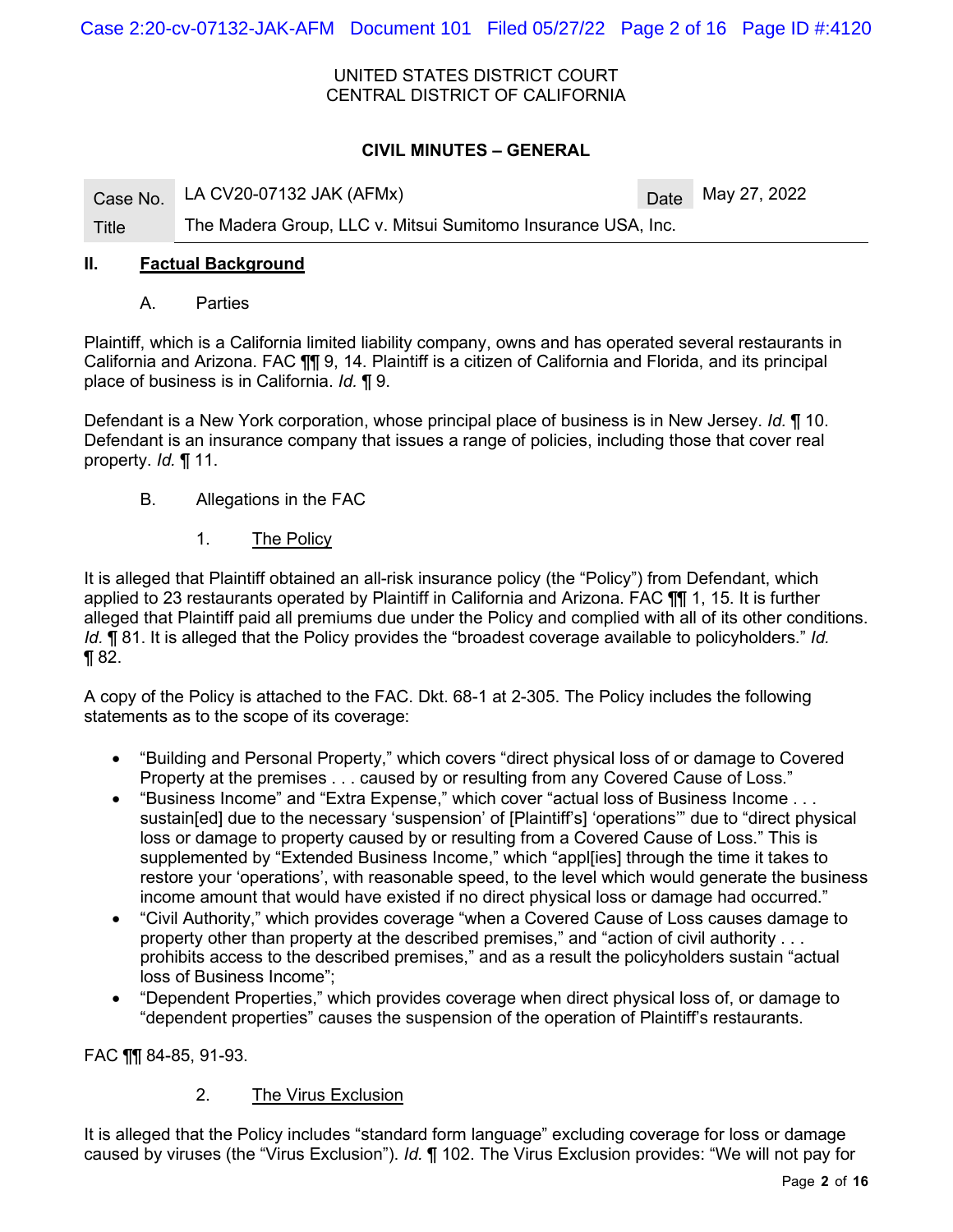Case 2:20-cv-07132-JAK-AFM Document 101 Filed 05/27/22 Page 3 of 16 Page ID #:4121

UNITED STATES DISTRICT COURT CENTRAL DISTRICT OF CALIFORNIA

#### **CIVIL MINUTES – GENERAL**

|       | Case No. LA CV20-07132 JAK (AFMx)                            | Date May 27, 2022 |
|-------|--------------------------------------------------------------|-------------------|
| Title | The Madera Group, LLC v. Mitsui Sumitomo Insurance USA, Inc. |                   |

loss or damage caused by or resulting from any virus, bacterium or other microorganism that induces or is capable of inducing physical distress, illness or disease." Dkt. 68-1 at 94.

It is alleged that Defendant "should be estopped from relying upon" the Virus Exclusion "due to misrepresentations to New Jersey and California state insurance regulators in the process of obtaining each state's approval." FAC ¶ 103. It is alleged that the standard Virus Exclusion was introduced by the insurance industry in 2006, and that it was ultimately approved by insurance regulators in New Jersey and California. *Id.* ¶ 106. It is alleged that the insurance industry made false statements to state insurance regulators that "contamination of property with 'disease-causing agents' was not covered by property insurance policies and that the newly proposed virus exclusions were a mere 'clarification' of existing coverage." *Id.* ¶ 107. It is alleged that this statement was false because by 2006, "a strong majority of courts interpreting property and business income insurance policies had concluded that physical loss of or damage to property includes physical conditions that cause property to be simply too unsafe to inhabit or use." *Id.* ¶ 122.

It is further alleged that the insurance industry has been reprimanded previously and estopped from enforcing certain exclusions due to "misrepresenting to insurance regulators and policyholders that 'pollution' exclusions introduced in standard-form comprehensive general liability policies in 1970 were not reductions in coverage, but merely 'clarifications' for which no rate change would be required." *Id.* ¶¶ 113-20.

It is alleged that, due to judicial decisions prior to 2006 holding that "covered property damage and resulting business income loss and extra expenses could be caused by an array of noxious and untenable conditions impacting property," insurance companies had "long been aware" that an event such as the presence of the COVID-19 virus at a building or property "causes direct physical loss of or damage to that property." *Id.* ¶¶ 125-26. It is alleged that in 2006, "insurance companies worldwide were well aware of this truth when they told state insurance regulators the opposite—just as they are now misinforming courts and impacted policyholders like [Plaintiff]." *Id.* ¶ 127.

It is next alleged that the statement by the insurance industry that policies covering property had "not been a source of recovery" for these losses "simply was not true." *Id.* ¶¶ 132-33. It is alleged that this misrepresentation was an intentional act that was part of an effort to mislead insurance regulators in California and elsewhere in the United States, and that this caused them to approve the Virus Exclusion due to such "deception and misrepresentations." *Id.* ¶¶ 141-51. It is further alleged that the insurance industry, including Defendant, benefited from these misrepresentations because they did not reduce premiums to account for what were new limitations on coverage. *Id.* ¶ 151. The FAC also alleges that Defendant and/or its agents have repudiated these statements about the prior scope of coverage. *Id.*  ¶ 152. Further, it alleges that although Defendant "now contends that the ISO Virus or Bacteria Endorsement does not involve a *significant* decrease in coverage," its representatives previously took "contrary positions and succeeded in reducing coverage without any premium reduction or appropriate scrutiny." *Id.* ¶ 153 (emphasis added).

# 3. The Effect of the COVID-19 Pandemic on Plaintiff's Business

The FAC alleges that the COVID-19 virus is highly transmissible and spreads rapidly. *Id.* ¶ 16. It is alleged that the virus has infected more than 33 million people in the United States and spreads readily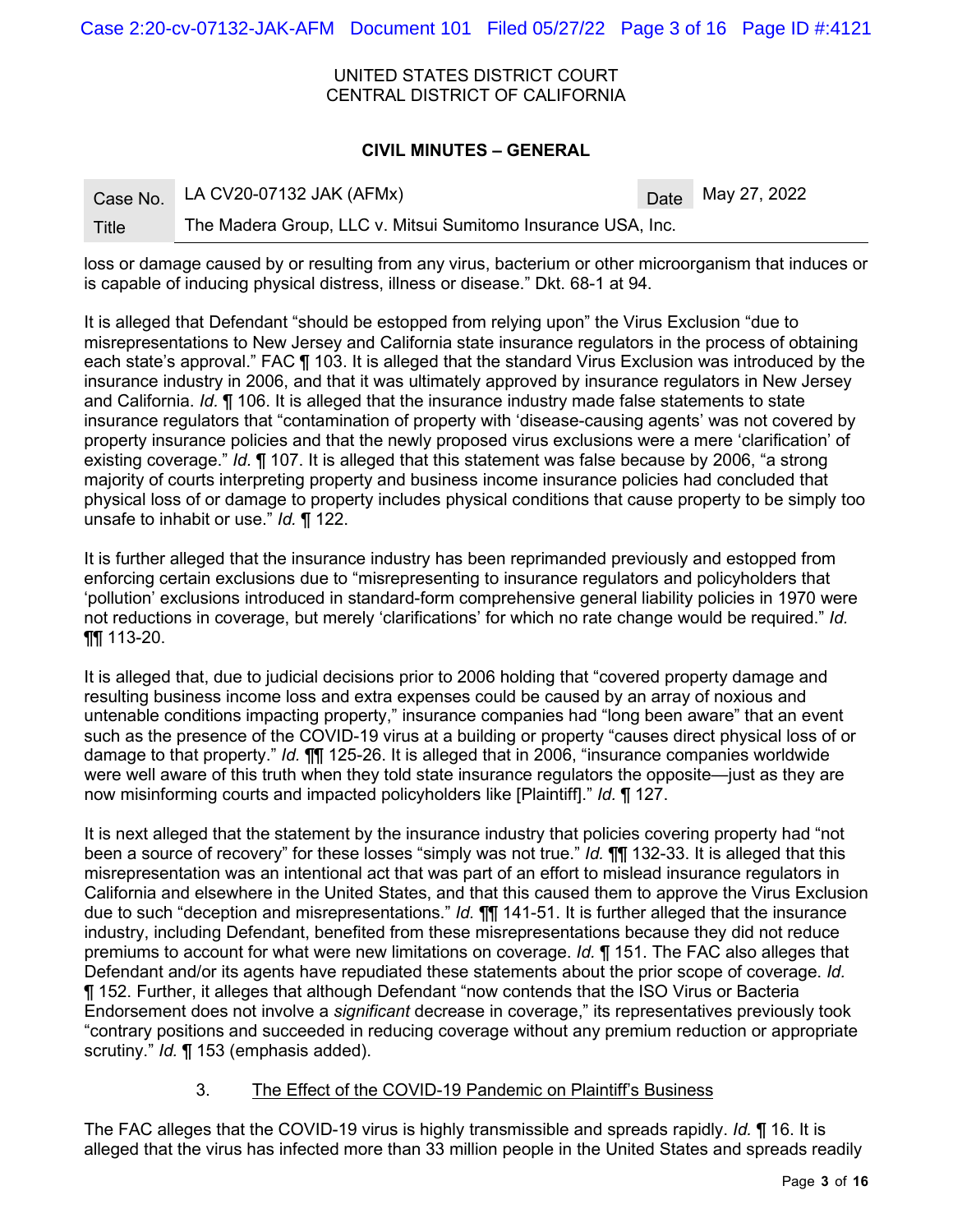Case 2:20-cv-07132-JAK-AFM Document 101 Filed 05/27/22 Page 4 of 16 Page ID #:4122

UNITED STATES DISTRICT COURT CENTRAL DISTRICT OF CALIFORNIA

#### **CIVIL MINUTES – GENERAL**

|       | Case No. LA CV20-07132 JAK (AFMx)                            | Date May 27, 2022 |
|-------|--------------------------------------------------------------|-------------------|
| Title | The Madera Group, LLC v. Mitsui Sumitomo Insurance USA, Inc. |                   |

from person to person and person to surface or object. *Id.* ¶¶ 16, 19. It is alleged that the virus is spread by droplets that leave a person's nose or mouth, that may cause COVID-19 virions to enter the air and land on surfaces. *Id.* ¶¶ 19-20. It is alleged that the virus-containing droplets are small but remain "physical objects that can travel within property and attach to surfaces." *Id.* ¶ 22. It is alleged that the virus "remains active and dangerous suspended in the air in properties and on common surfaces." *Id.* ¶ 24. Further, it is alleged that the particles "cannot be eliminated by routine cleaning." *Id.* ¶ 34.

It is also alleged that the federal government "failed to prevent the spread of the pandemic." *Id.* ¶ 47. It is alleged that due to the "state of the public health system in the United States . . . [it] was unable to stop the rampant spread of the pandemic, which led to the presence of [COVID-19] . . . in [Plaintiff's] insured locations." *Id.* ¶ 48. It is also alleged that, as a result of "the United States government and public health system's failure to contain the spread of the COVID-19 pandemic," Plaintiff responded to the pandemic by making physical alterations to restaurants, "resulting in additional physical loss of or damage to property." *Id.* ¶ 56.

Further, the FAC alleges that, beginning in March 2020, state and local governments imposed orders that mandated closure of certain businesses, including Plaintiff's restaurants. *Id.* ¶ 57. Copies of the public health orders are attached to the FAC as Exhibit C. *Id.* ¶ 58. It is alleged that the orders "physically impacted and caused losses to [Plaintiff]'s business operations without regard to whether [the] virus was or was not present at any [of Plaintiff's] restaurant[s] or insured location[s]." *Id.* ¶ 71.

It is also alleged that the federal government and "public health system's failure to contain the spread of the COVID-19 pandemic, the issuance of the civil authority orders by state and local governmental authorities, and the statistically probable and ubiquitous presence of [COVID-19] virions at or near [Plaintiff]'s restaurants are all covered causes of loss" under the Policy. *Id.* ¶ 72. It is alleged that those actions "have also caused direct physical loss of or damage to the immediate surrounding properties [Plaintiff] depends on to attract business to its insured locations." *Id.* ¶ 74. The FAC also alleges that Plaintiff's restaurants are within one mile of other establishments that have suffered "direct physical loss of or damage due to" those actions. *Id.* ¶ 75.

# 4. Plaintiff's Claim and the Denial by Defendant

It is alleged that Plaintiff notified Defendant of its claim under the Policy, and that Defendant denied the claim on April 6, 2020. *Id.* ¶¶ 170-71. It is alleged that, in support of the denial of coverage, Defendant stated:

- Plaintiff did not suffer "direct physical loss of or damage to property" at insured premises that is "caused by or results from a Covered Cause of Loss";
- The Virus Exclusion excludes coverage for Plaintiff's claim;
- "Business Income" coverage is not triggered because "it does not appear that COVID-19 caused 'direct physical loss of or damage to' insured property";
- "Civil Authority" coverage is not triggered because it "does not appear that a covered cause of loss caused 'damage to property' within one mile of the insured premises."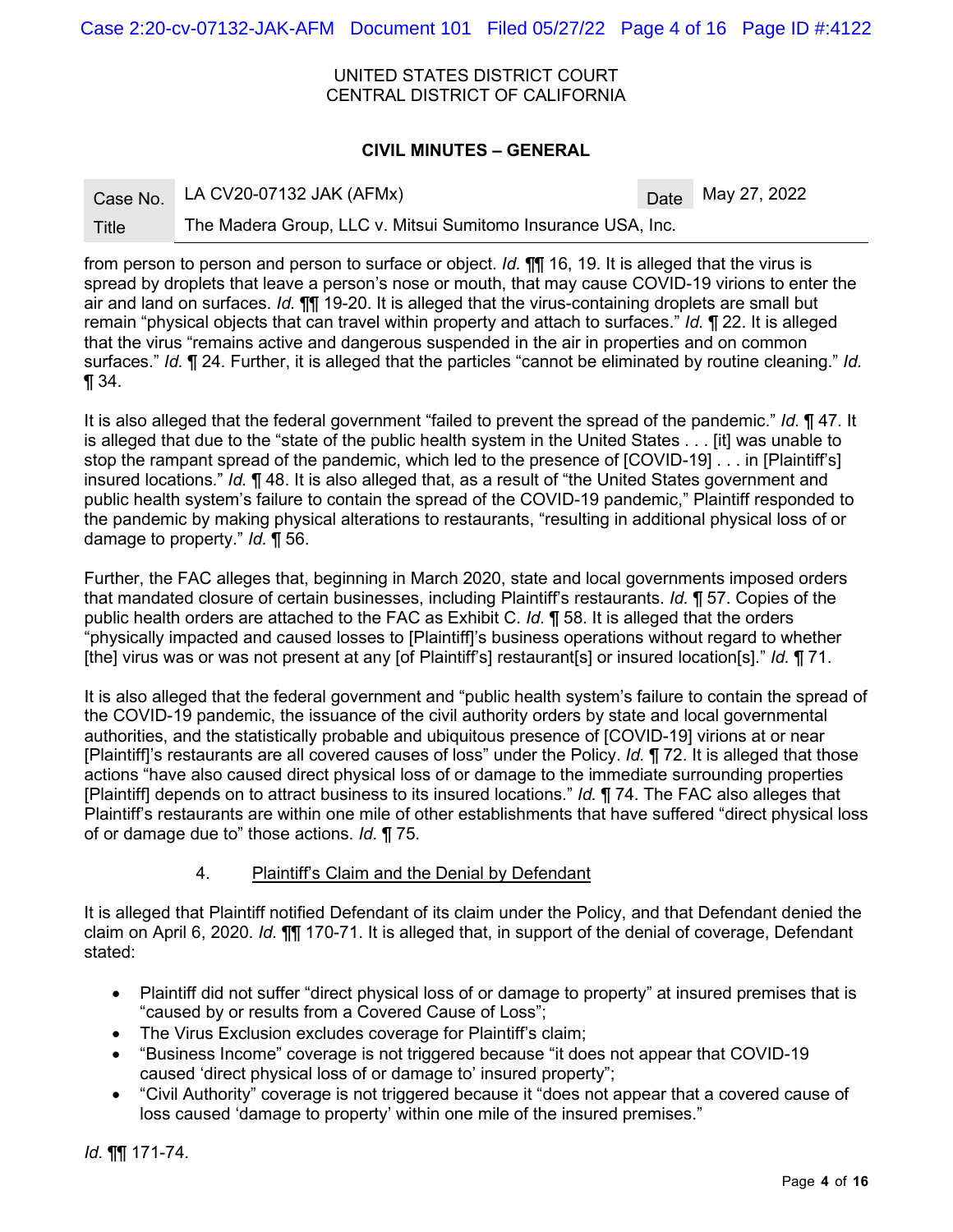Case 2:20-cv-07132-JAK-AFM Document 101 Filed 05/27/22 Page 5 of 16 Page ID #:4123

UNITED STATES DISTRICT COURT CENTRAL DISTRICT OF CALIFORNIA

## **CIVIL MINUTES – GENERAL**

|       | Case No. LA CV20-07132 JAK (AFMx)                            | $\Delta$ Date May 27, 2022 |
|-------|--------------------------------------------------------------|----------------------------|
| Title | The Madera Group, LLC v. Mitsui Sumitomo Insurance USA, Inc. |                            |

#### C. Relief Requested

Plaintiff seeks a declaration that the failure of the federal government and the public health system "to contain the spread of the COVID-19 pandemic caused 'direct physical loss of or damage' to property, within the meaning of that phrase as used in the . . . Policy, sufficient to trigger coverage." *Id.* ¶ 184. Plaintiff also seeks a declaration that closure orders caused "direct physical loss of or damage" to property, sufficient to "trigger coverage" under the Policy. *Id.* Plaintiff seeks declarations that the Virus Exclusion is "invalid and unenforceable," Defendant "is estopped from relying upon or seeking to enforce its terms," and the presence of the virus caused "direct physical loss or damage" to Plaintiff's property sufficient to trigger coverage. *Id.* Plaintiff also seeks a declaration that Defendant must pay Plaintiff "up to the limits of liability for direct loss of or damage to Covered Property." *Id.*

Plaintiff next seeks an order requiring Defendant to pay Plaintiff "all monetary damages" suffered by Plaintiff that have been caused by Defendant's breach of contract. *Id.* ¶ 188.

Finally, Plaintiff seeks "entry of an award declaring that [Defendant] may not purport to rely on the [Virus Exclusion] to oppose [Plaintiff's] claims." *Id.* ¶ 197.

# **III. Plaintiff's Motion for Leave to File Sur-Reply**

Plaintiff sought leave to file a sur-reply to respond to Defendant's citation in the Reply of two recent Ninth Circuit decisions. Dkt. 82 at 4. Defendant opposed the request because the decisions were publicly available prior to when Plaintiff filed its Opposition. Dkt. 84 at 3.

The first case, *Chattanooga Professional Baseball LLC v. National Casualty Co.*, No. 20-17422, 2021 WL 4493920 (9th Cir. Oct. 1, 2021) is unpublished and does not constitute binding precedent. It was issued approximately four weeks prior to the filing of Plaintiff's Opposition. The second case, *Mudpie Inc. v. Travelers Casualty Insurance Co. of America*, 15 F.4th 885 (9th Cir. 2021), was decided the same day as *Chattanooga*. Plaintiff had sufficient opportunity to discuss the two cases in the Opposition. However, because Defendant will not suffer any prejudice from the filing of the Sur-Reply and in the interest of considering all arguments in the most efficient manner, the Motion for Leave to File Sur-Reply is **GRANTED**.

# **IV. Requests for Judicial Notice**

Plaintiff's RFN seeks notice of an article published in the Washington Post on April 2, 2020. Dkt. 78. The Request is **GRANTED**; provided, however, that notice is taken only of "what was in the public realm at the time, not whether the contents of th[e] article[] were in fact true." *Von Saher v. Norton Simon Museum of Art at Pasadena*, 592 F.3d 954, 960 (9th Cir. 2010) (quoting *Premier Growth Fund v. Alliance Cap. Mgmt.*, 435 F.3d 396, 401 n.15 (3d Cir. 2006)); *see also* Fed. R. Evid. 201(b).

Defendant's First RFN seeks notice of a prior Order by this Court in another action. Dkt. 81. Defendant's Second RFN seeks notice of two decisions by the Ninth Circuit, and its issuance of the corresponding mandates. Dkt. 88. Defendant's requests are **DENIED**. These opinions may be considered by providing their citations. Therefore, judicial notice is unnecessary. *McVey v. McVey*, 26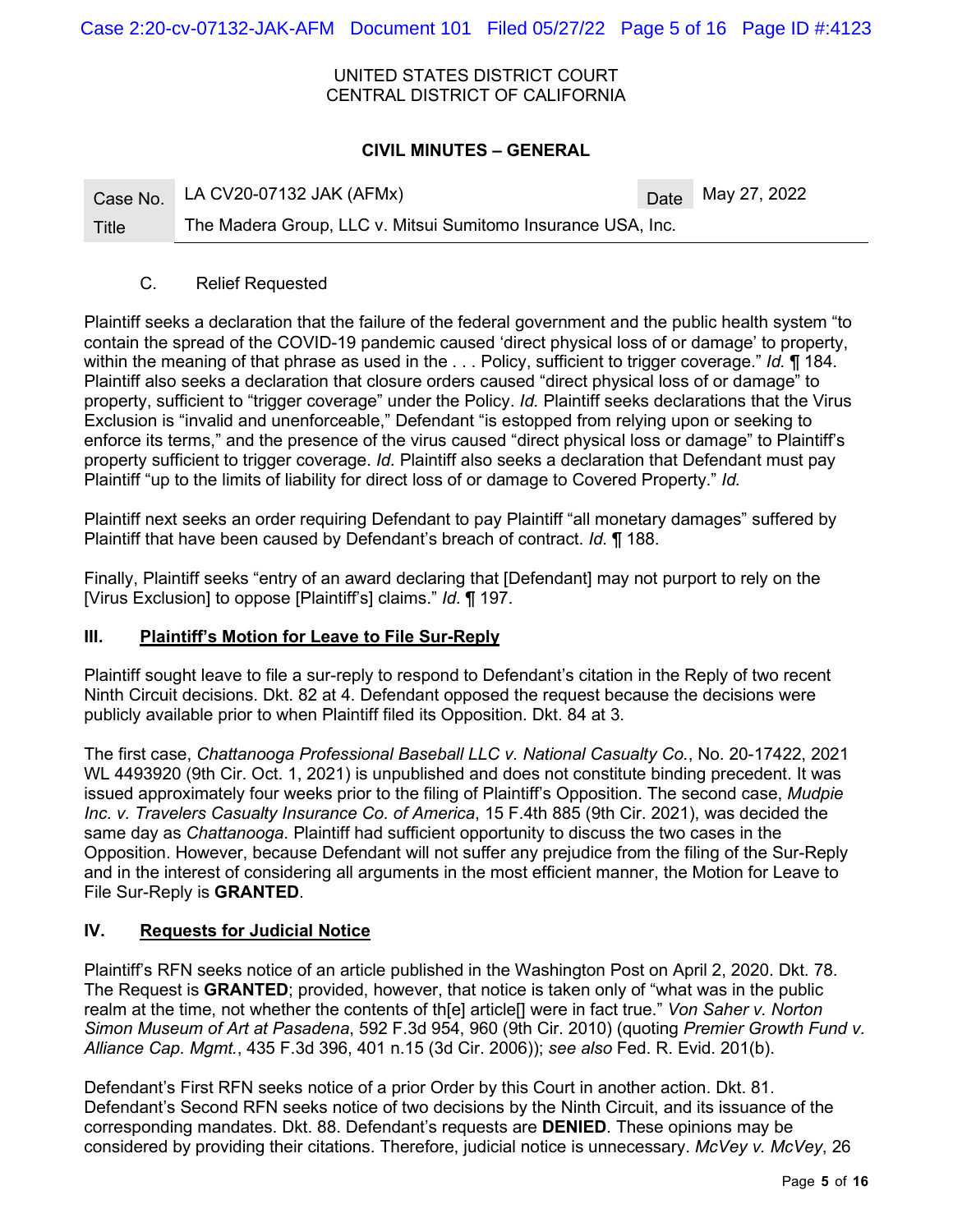Case 2:20-cv-07132-JAK-AFM Document 101 Filed 05/27/22 Page 6 of 16 Page ID #:4124

UNITED STATES DISTRICT COURT CENTRAL DISTRICT OF CALIFORNIA

#### **CIVIL MINUTES – GENERAL**

|       | Case No. LA CV20-07132 JAK (AFMx)                            | Date May 27, 2022 |
|-------|--------------------------------------------------------------|-------------------|
| Title | The Madera Group, LLC v. Mitsui Sumitomo Insurance USA, Inc. |                   |

F. Supp. 3d 980, 984 (C.D. Cal. 2014) ("It is unnecessary to take judicial notice of the opinion, which plaintiff cites as precedent and which the court can consider as such."). Further, Fed. R. Evid. 201 applies only to "adjudicative fact(s)."

Approximately two months after the hearing on the Motion, Defendant filed an *Ex Parte* Application for an Order Permitting Defendant Mitsui Sumitomo Insurance USA Inc. to File a Second Request for Judicial Notice in Support of its Motion to Dismiss Amended Complaint. Dkt. 98 ("Defendant's Third RFN"). Defendant's Third RFN requested notice of two recent appellate decisions. *Id.* at 2. Plaintiff filed an Opposition to Defendant's *Ex Parte* Application. Dkt. 99. On May 11, 2022, Defendant's Third RFN was denied for the same reasons stated above. Dkt. 100 at 2 ("It is unnecessary to take judicial notice of the opinions identified in the [RFN] because the court may routinely consider such legal authorities in doing its legal analysis.").

#### **V. Analysis**

A. Legal Standards

Fed. R. Civ. P. 8(a) provides that a "pleading that states a claim for relief must contain . . . a short and plain statement of the claim showing that the pleader is entitled to relief." The pleading must allege facts that if established would be sufficient to show that a claim for relief is plausible on its face. *See Bell Atl. Corp. v. Twombly*, 550 U.S. 544, 570 (2007). A complaint need not include detailed factual allegations but must provide more than a "formulaic recitation of the elements of a cause of action." *Id.*  at 555. "The plausibility standard is not akin to a 'probability requirement,' but it asks for more than a sheer possibility that a defendant has acted unlawfully. Where a complaint pleads facts that are 'merely consistent with' a defendant's liability, it stops short of the line between possibility and plausibility of entitlement to relief." *Ashcroft v. Iqbal*, 556 U.S. 662, 678 (2009) (internal quotation marks and citations omitted).

Fed. R. Civ. P. 12(b)(6) permits a party to move to dismiss a cause of action that fails to state a claim. It is appropriate to grant such a motion only where the complaint lacks a cognizable legal theory or sufficient facts to support one. *See Mendiondo v. Centinela Hosp. Med. Ctr.*, 521 F.3d 1097, 1104 (9th Cir. 2008). In considering a motion to dismiss, the allegations in the challenged complaint are deemed true and must be construed in the light most favorable to the non-moving party. *See Cahill v. Liberty Mut. Ins. Co.*, 80 F.3d 336, 337-38 (9th Cir. 1996). However, a court need not "accept as true allegations that contradict matters properly subject to judicial notice or by exhibit. Nor is the court required to accept as true allegations that are merely conclusory, unwarranted deductions of fact, or unreasonable inferences." *In re Gilead Scis. Sec. Litig.*, 536 F.3d 1049, 1055 (9th Cir. 2008) (quoting *Sprewell v. Golden State Warriors*, 266 F.3d 979, 988 (9th Cir. 2001)).

If a motion to dismiss is granted, the court should "freely give leave [to amend] when justice so requires." Fed. R. Civ. P. 15(a)(2). Although this policy is to be applied "with extreme liberality," *Owens v. Kaiser Found. Health Plan, Inc.*, 244 F.3d 708, 712 (9th Cir. 2001) (citation omitted), allowing leave to amend is inappropriate in circumstances where litigants have failed to cure previously identified deficiencies, or where an amendment would be futile. *See Foman v. Davis*, 371 U.S. 178, 182 (1962); *Allen v. City of Beverly Hills*, 911 F.2d 367, 374 (9th Cir. 1990).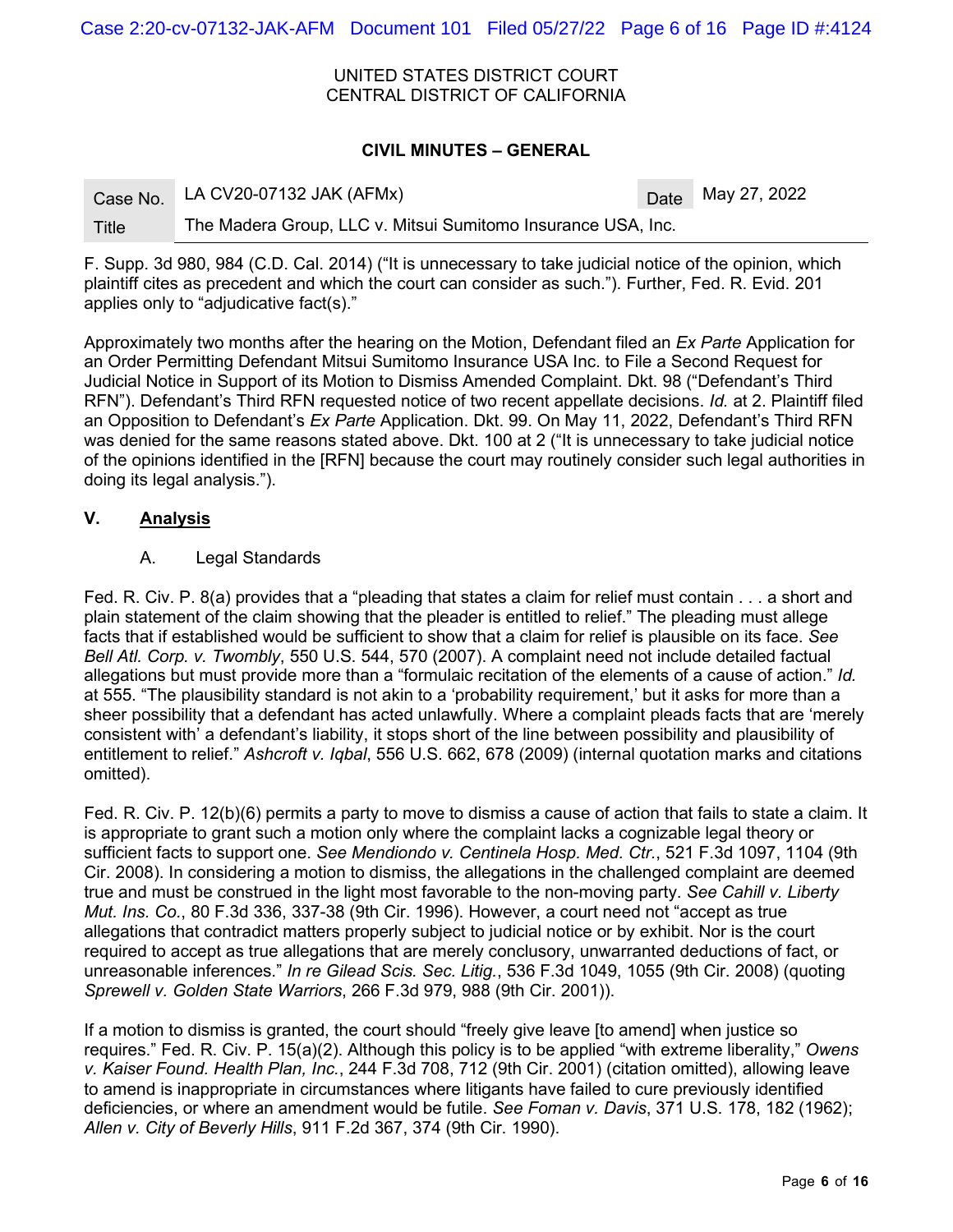#### UNITED STATES DISTRICT COURT CENTRAL DISTRICT OF CALIFORNIA

# **CIVIL MINUTES – GENERAL**

Case No. LA CV20-07132 JAK (AFMx)  $Date$  Date May 27, 2022

Title The Madera Group, LLC v. Mitsui Sumitomo Insurance USA, Inc.

# B. Application

- 1. Choice of Law
	- a) Legal Standards

"[A] court ordinarily must apply the choice-of-law rules of the State in which it sits." *Piper Aircraft Co. v. Reyno*, 454 U.S. 235, 243 n.8 (1981). California courts apply two choice-of-law tests in connection with claims that arise under contract law: Cal. Civ. Code § 1646, which sets forth a statutory test, and the general governmental interest analysis test. *Costco Wholesale Corp. v. Liberty Mut. Ins. Co.*, 472 F. Supp. 2d 1183, 1197-98 (S.D. Cal. 2007). Notwithstanding the historical "difference of opinion" in state courts, *see Arno v. Club Med Inc.*, 22 F.3d 1464, 1468 n.6 (9th Cir. 1994), federal courts have developed a consensus that the specific legislative statement of Section 1646 governs in contract matters. *See Glob. Commodities Trading Grp., Inc. v. Beneficio de Arroz Cholomo, S.A.*, 972 F.3d 1101, 1111 (9th Cir. 2020); *Channell Com. Corp. v. Wilmington Mach. Inc.*, No. ED CV 14-2240 DMG (DTBx), 2016 WL 7638180, at \*7 (C.D. Cal. Jun. 17, 2016) (collecting cases). This is consistent with decisions by California Courts of Appeal. *See Frontier Oil Corp. v. RLI Ins. Co.*, 153 Cal. App. 4th 1436, 1443 (2007); *Gitano Grp., Inc. v. Kemper Grp.*, 26 Cal. App. 4th 49, 56 n.4 (1994).

Under Section 1646, "[a] contract is to be interpreted according to the law and usage of the place where it is to be performed; or, if it does not indicate a place of performance, according to the law and usage of the place where it is made." *Id.* An insurance policy is a contract, Cal. Ins. Code § 22, and, therefore, state and federal courts have applied Section 1646 to determine how insurance policies should be construed. *See, e.g.*, *Frontier Oil Corp.*, 153 Cal. App. 4th at 1460-61; *Gitano Grp.,* 26 Cal. App. 4th at 56 n.4 (1994); *James River Ins. Co. v. Medolac Labs.*, 290 F. Supp. 3d 956, 963-64 (C.D. Cal. Feb. 22, 2018). Section 1646 governs only the interpretation of contractual terms. All other issues -- including whether a contract is valid -- are subject to the governmental interest analysis. *Glob. Commodities*, 972 F.3d at 1111.

b) Application

The Dismissal Order determined that California law applies, and provides the rules for the contractual interpretation for the Policy. Dkt. 66 at 7-9. That analysis is incorporated here by this reference. The Dismissal Order concluded that California has not adopted the doctrine of regulatory estoppel when considering clear and unambiguous language. *Id.* at 8. (citing *ACL Techs., Inc. v. Northbrook Prop. & Cas. Ins.*, 17 Cal. App. 4th 1773, 1790 (1993)). This is a material difference from New Jersey law. *Id.* The Dismissal Order also determined that the choice of law standards in Cal. Civ. Code § 1646 govern Plaintiff's claims. The Dismissal Order rejected Plaintiff's argument that, under the doctrine of dépeçage[1](#page-6-0) , a different choice of law analysis applies to regulatory estoppel. *Id.* at 9. The Dismissal Order concluded: "[R]egulatory estoppel is neither a claim [n]or cause of action in this matter. Rather, it

<span id="page-6-0"></span><sup>1</sup> Dépeçage is a legal doctrine that "arises in diversity cases when the court must engage in a choice of law analysis." *Bolt v. Merrimack Pharms., Inc.*, No. S-04-0893 WBS DAD, 2005 WL 2298423, at \*6 (E.D. Cal. Sept. 20, 2005). "Although dépeçage is not a universally accepted principle and has not been explicitly adopted by the California Supreme Court, the concept behind it, that 'a separate conflict of laws inquiry must be made with respect to each issue in the case,' is found in California law." *Id.* (quoting *Wash. Mut. Bank, FA v. Super. Ct.*, 24 Cal. 4th 906, 920 (2001)).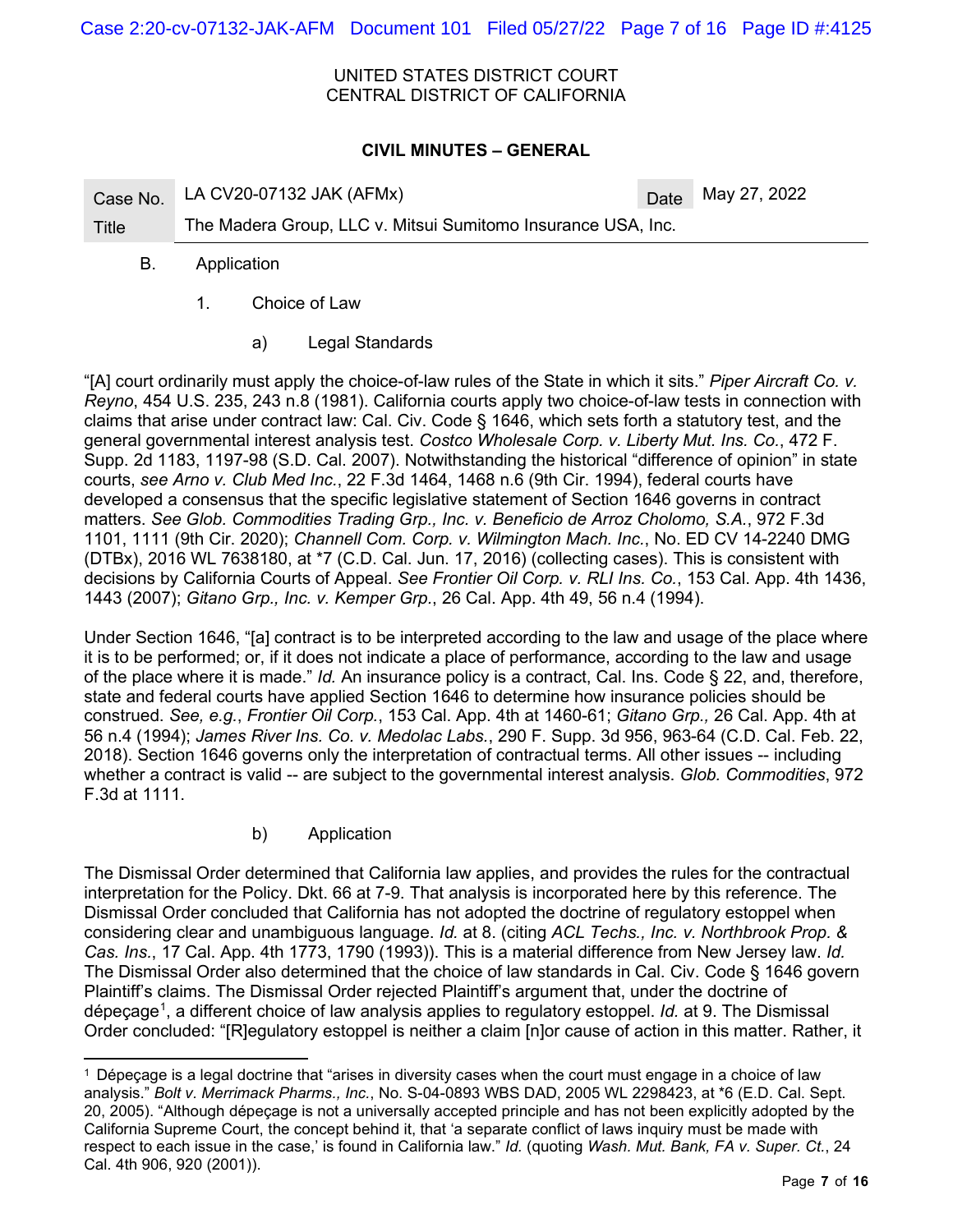Case 2:20-cv-07132-JAK-AFM Document 101 Filed 05/27/22 Page 8 of 16 Page ID #:4126

UNITED STATES DISTRICT COURT CENTRAL DISTRICT OF CALIFORNIA

#### **CIVIL MINUTES – GENERAL**

|              | Case No. LA CV20-07132 JAK (AFMx)                            | Date May 27, 2022 |
|--------------|--------------------------------------------------------------|-------------------|
| <b>Title</b> | The Madera Group, LLC v. Mitsui Sumitomo Insurance USA, Inc. |                   |

is a rule of contract interpretation. Because Section 1646 mandates that California law should apply, New Jersey's doctrine is not applicable." *Id.*

Plaintiff argues that, pursuant to the doctrine of dépeçage, California's government interest analysis, rather than its contract interpretation analysis, "should be applied to [Plaintiff]'s newly-alleged regulatory estoppel cause of action." Dkt. 77 at 31-32. Defendant argues that the Dismissal Order previously determined that California law applies to Plaintiff's regulatory estoppel argument, which required dismissal of Plaintiff's claim. Dkt. 79 at 12. Defendant further contends that, even under California's government interest test, California law applies. *Id.* at 13-14.

Plaintiff has not provided any precedent to support the position that regulatory estoppel may be pleaded as a standalone cause of action, rather than presented as a matter to be considered as part of the contractual interpretation analysis. A California Court of Appeal considered the doctrine to be an alternative method of contract interpretation that incorporates extrinsic evidence. *ACL Techs., Inc.*, 17 Cal. App. 4th at 1787 n.39 ("[S]ome jurisdictions have relied on an 'estoppel' or regulatory history rationale not necessarily related to any textual ambiguity."); *id.* at 1791 ("Whatever else extrinsic evidence may be used for, it may not be used to show that words in contracts mean the exact opposite of their ordinary meaning.").[2](#page-7-0) *See also Pez Seafood DTLA, LLC v. Travelers Indem. Co.*, 514 F. Supp. 3d 1197, 1208 n.6 (C.D. Cal. 2021) ("California courts have not adopted the doctrine of 'regulatory estoppel.""); *id.* (because "the exclusion is unambiguous and Plaintiff's argument would render the entire exclusion meaningless, the Court will not consider the exclusion's drafting history").

Because regulatory estoppel may be part of the contractual interpretation process, but is not a cause of action, the allegations in the FAC that seek to avoid California choice of law rules are unpersuasive. As stated in the Dismissal Order, Plaintiff's reliance on regulatory estoppel falls under Cal. Civ. Code § 1646. Section 1646 requires that the Policy be interpreted pursuant to California law. Dkt. 66 at 9.

Because California does not recognize regulatory estoppel, *id.* at 8, Plaintiff's separate claim under that doctrine is dismissed. *See id.* at 9[.3](#page-7-1) The Motion is **GRANTED** as to the Third Cause of Action, without prejudice to applying the principles of regulatory estoppel as part of the contractual interpretation process, to the extent that such an application is determined to be appropriate under California law. As explained in the Dismissal Order, California law also applies to Plaintiff's other causes of action. *Id.*

- 2. Whether There is Coverage
	- a) Legal Standards

Under California law, an insured has the initial burden of establishing "that the occurrence forming the basis of its claim is within the basic scope of insurance coverage . . . . [O]nce an insured has made this showing, the burden is on the insurer to prove the claim is specifically excluded." *Aydin Corp. v. First* 

<span id="page-7-0"></span><sup>2</sup> One commentator concluded that *ACL Technologies* rejected the doctrine of regulatory estoppel because it "is inconsistent with the rules of insurance contract interpretation and improper." 1 Barbara O'Donnell, Law & Prac. of Ins. Coverage Litig. § 1:16 (2020).

<span id="page-7-1"></span><sup>&</sup>lt;sup>3</sup> For the reasons stated in the discussion that follows, because the FAC fails to allege a loss that is covered by the Policy, it is unnecessary to determine whether the Virus Exclusion applies. Thus, even if Plaintiff's regulatory estoppel argument, which applies to the Virus Exclusion, were accepted, it would not change the outcome.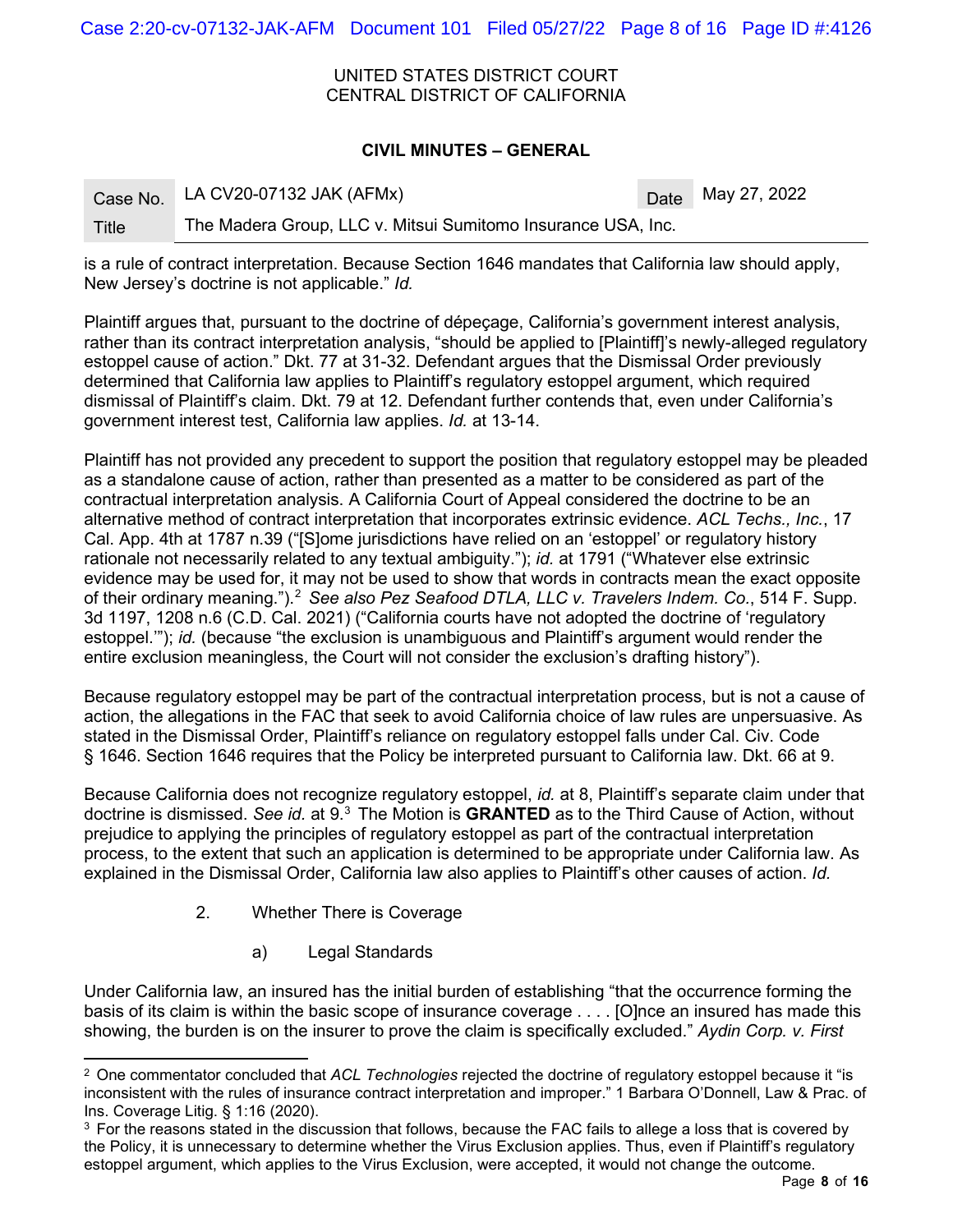Case 2:20-cv-07132-JAK-AFM Document 101 Filed 05/27/22 Page 9 of 16 Page ID #:4127

UNITED STATES DISTRICT COURT CENTRAL DISTRICT OF CALIFORNIA

#### **CIVIL MINUTES – GENERAL**

|       | Case No. LA CV20-07132 JAK (AFMx)                            | Date May 27, 2022 |
|-------|--------------------------------------------------------------|-------------------|
| Title | The Madera Group, LLC v. Mitsui Sumitomo Insurance USA, Inc. |                   |

*State Ins. Co.*, 18 Cal. 4th 1183, 1188 (1998) (internal citations omitted).

"While insurance contracts have special features, they are still contracts to which the ordinary rules of contractual interpretation apply." *Bank of the W. v. Super. Ct.*, 2 Cal. 4th 1254, 1264 (1992). Thus, "[w]ords used in an insurance/annuity contract are to be interpreted in their 'plain and ordinary sense.'" *Connick v. Teachers Ins. & Annuity Ass'n of Am.*, 784 F.2d 1018, 1020 (9th Cir. 1986) (quoting *McKee v. State Farm Fire & Cas. Co.*, 145 Cal. App. 3d 772, 776 (1983)). The intent of the contracting parties "is determined solely from the written provisions of the insurance policy." *Perez-Encinas v. AmerUs Life Ins. Co*., 468 F. Supp. 2d 1127, 1133 (N.D. Cal. 2006) (citing *Waller v. Truck Ins. Exch., Inc.*, 11 Cal. 4th 1, 18 (1995)). "If the policy language is clear and explicit, it governs." *Id*.

A term of an insurance policy is ambiguous when its language "is capable of two or more constructions[,] both of which are *reasonable*." *Bay Cities Paving & Grading, Inc. v. Laws.' Mut. Ins*. Co., 5 Cal. 4th 854, 867 (1993) (emphasis in original and citation omitted). The absence of a definition for a term does not itself create ambiguity. *Id.* at 866. When policy language is ambiguous, courts "must admit a party's offered extrinsic evidence if it is relevant to prove a contract is 'reasonably susceptible' to the meaning the party alleges." *Aerotek, Inc. v. Johnson Grp. Staffing Co.*, 54 Cal. App. 5th 670, 683 (2020) (citing *Pac. Gas & E. Co. v. G.W. Thomas Drayage & Rigging Co*., 69 Cal. 2d 33, 37 (1968)). *See also Lee v. Fid. Nat'l Ins. Co*., 188 Cal. App. 4th 583, 598 (2010) ("In determining whether an ambiguity exists, a court should consider not only the face of the contract but also any 'extrinsic evidence that supports a reasonable interpretation.'") (quoting *Am. Alt. Ins. Corp. v. Super. Ct.*, 135 Cal. App. 4th 1239, 1246 (2006)).

An ambiguity in a policy is construed against the insurer. *See AIU Ins. Co. v. Super. Ct.*, 51 Cal. 3d 807, 822 (1990) ("Because the insurer writes the policy, it is held 'responsible' for ambiguous policy language, which is therefore construed in favor of coverage."). Further, exclusions must be "conspicuous, plain and clear." *MacKinnon v. Truck Ins. Exch.*, 31 Cal. 4th 635, 639 (2003) (quoting *Gray v. Zurich Ins*. Co., 65 Cal. 2d 263, 271 (1966)). However, "when the terms of the policy are plain and explicit[,] the courts will not indulge in a forced construction so as to fasten a liability on the insurance company which it has not assumed." *First Am. Title Ins. Co. v. XWarehouse Lending Corp.*, 177 Cal. App. 4th 106, 115 (2009) (quoting *Jarrett v. Allstate Ins. Co.*, 209 Cal. App. 2d 804, 810 (1962)).

- b) Application
	- (1) Whether "Direct Physical Loss of or Damage to" Property Has Been Alleged

The FAC alleges there is "a statistical certainty that [COVID-19] virions circulated in air and on property in [Plaintiff]'s restaurants and/or employees and customers at [Plaintiff]'s restaurants were inadvertently spreading [COVID-19] virions." FAC ¶ 54. The FAC also alleges that COVID-19 can be spread through droplets containing the virus, and that they are physical objects that can attach to surfaces. *See, e.g.*, FAC ¶¶ 22-26, 37-40, 54-55.

The Dismissal Order concluded that Plaintiff's allegations are sufficient to allege direct physical loss of, or damage to property under the Policy. Dkt. 66 at 10-11. A subsequent decision by a California Court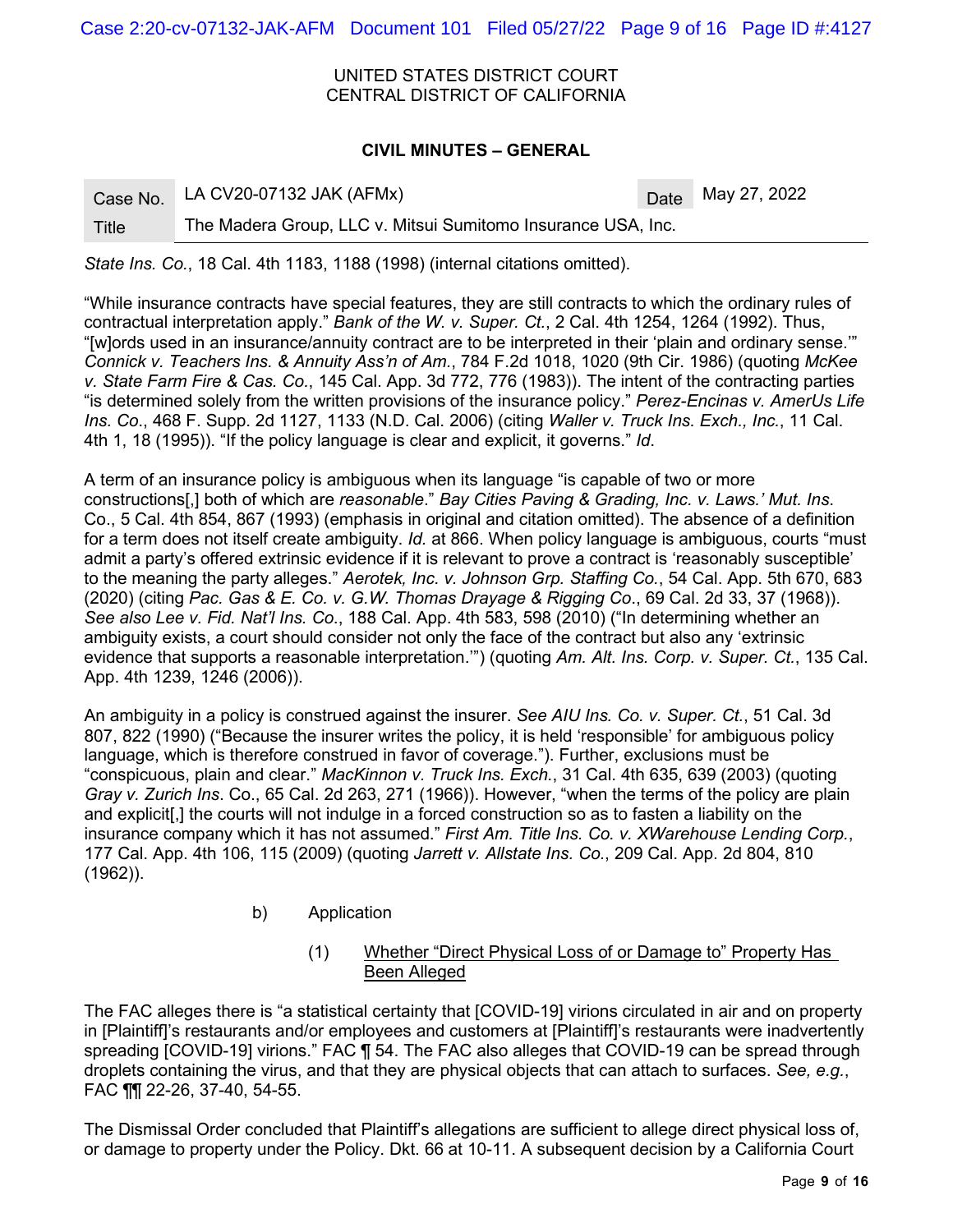Case 2:20-cv-07132-JAK-AFM Document 101 Filed 05/27/22 Page 10 of 16 Page ID #:4128

#### UNITED STATES DISTRICT COURT CENTRAL DISTRICT OF CALIFORNIA

#### **CIVIL MINUTES – GENERAL**

|       | Case No. LA CV20-07132 JAK (AFMx)                            | Date May 27, 2022 |
|-------|--------------------------------------------------------------|-------------------|
| Title | The Madera Group, LLC v. Mitsui Sumitomo Insurance USA, Inc. |                   |

of Appeal, however, determined that such allegations are insufficient to state a claim for coverage. *See Inns-by-the-Sea v. Cal. Mut. Ins. Co.*, 71 Cal. App. 5th 688 (2021).

*Inns-by-the-Sea* considered nearly identical policy language and allegations as the ones presented in this action. The policy covered "direct physical loss of or damage to Covered Property . . . caused by or resulting from any Covered Cause of Loss." *Id.* at 694-95. The policy also provided "Business Income (and Extra Expense)" and "Civil Authority" coverage. *Id.* at 695. The Business Income coverage stated that the insurer would "pay for the actual loss of Business Income you sustain due to the necessary 'suspension' of your 'operations' during the 'period of restoration'. The 'suspension' must be caused *by direct physical loss of or damage to property at [Inns'] premises* . . . ." *Id.* (emphasis in original). The Civil Authority coverage applied to losses "caused by action of civil authority that prohibits access to the described premises due to direct physical loss of or damage to property, *other than at the described premises*, caused by or resulting from any Covered Cause of Loss." *Id.* (emphasis in original).

The insured in *Inns-by-the-Sea* alleged that public health orders issued by the California counties of Monterey and San Mateo and the presence of the COVID-19 virus caused the plaintiff to suspend business operations. *Id.* at 694. The allegations, however, described "a three-step chain of causation, beginning with the COVID-19 virus, in which 'the continued and increasing presence of the coronavirus on [Inns'] property and/or around its premises' led to the Orders, which in turn led to Inns' suspension of operations." *Id.* at 698. The decision in *Inns-by-the-Sea* assumed that COVID-19 was present on the plaintiff's property but interpreted the complaint to allege that "it was the presence of the virus *throughout* San Mateo and Monterey Counties—not the presence of the virus *specifically* on Inns' premises—that gave rise to the Orders, leading to Inns' suspension of operations." *Id.* at 699 (emphasis in original).

*Inns-by-the-Sea* then analyzed whether the complaint at issue alleged physical "damage to" the plaintiff's property and whether such allegations established "direct physical loss of" property. *Id.* at 699-708. It concluded that the allegations failed to establish coverage under either theory. *Id.* at 705, 708. *First*, the Court of Appeal concluded that the plaintiff could not "reasonably allege that the presence of the COVID-19 virus on its premises is what caused the premises to be uninhabitable or unsuitable for their intended purpose." *Id.* at 703 (emphasis omitted). Rather, the public health orders that caused the plaintiff to close its business "were issued because the COVID-19 virus was present *throughout* San Mateo and Monterey Counties, not because of any particular presence of the virus on Inns' premises." *Id.* (emphasis in original). The plaintiff did not allege that its losses were proximately caused by "the particular presence of the virus on its premises." *Id.* Thus, "despite Inns' allegation that the COVID-19 virus was present on its premises, it [did] not identif[y] any direct physical damage to property that caused it to suspend its operations." *Id.* at 705.

*Second*, *Inns-by-the-Sea* held that the allegations did not cause a "direct physical *loss of*" property because such an argument "collapses coverage for 'direct physical loss' into 'loss of use' coverage." *Id.* It concluded that the case law and the "language of the Policy as a whole establish that the inability to use physical property to generate business income, standing on its own, does not amount to a "'suspension' . . . caused by direct physical loss of' property within the ordinary and popular meaning of that phrase." *Id.* (internal quotation marks omitted). Thus, *Inns-by-the-Sea* held that the plaintiff failed to allege that its claimed losses were covered under the policy at issue.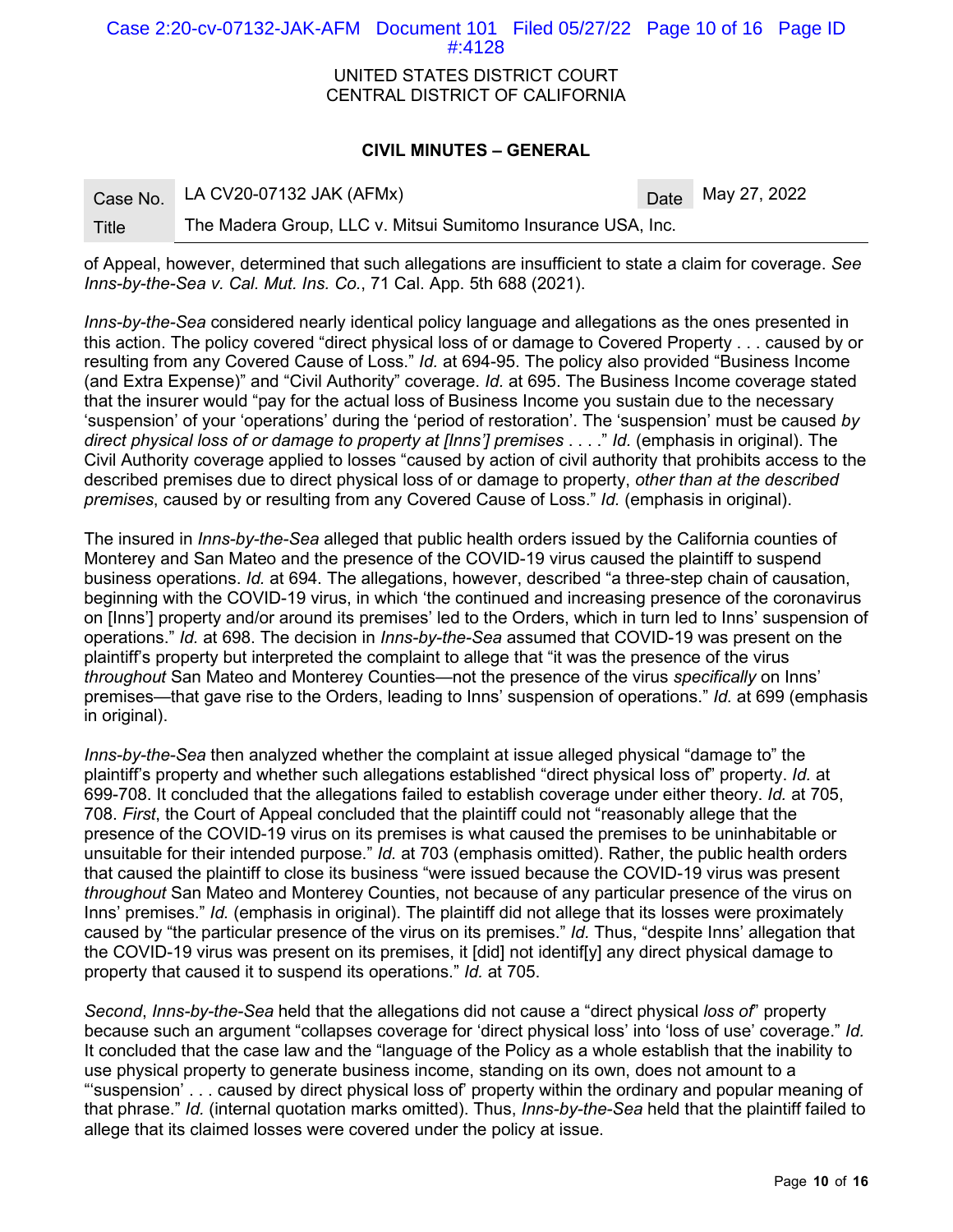Case 2:20-cv-07132-JAK-AFM Document 101 Filed 05/27/22 Page 11 of 16 Page ID #:4129

> UNITED STATES DISTRICT COURT CENTRAL DISTRICT OF CALIFORNIA

#### **CIVIL MINUTES – GENERAL**

Case No. LA CV20-07132 JAK  $(AFMx)$  Date May 27, 2022

Title The Madera Group, LLC v. Mitsui Sumitomo Insurance USA, Inc.

"Where there is no convincing evidence that the state supreme court would decide differently, a federal court is obligated to follow the decisions of the state's intermediate appellate courts." *Ryman v. Sears, Roebuck & Co.*, 505 F.3d 993, 995 (9th Cir. 2007) (brackets and internal quotation marks omitted) (quoting *Vestar Dev. II, LLC v. Gen. Dynamics Corp.*, 249 F.3d 958, 960 (9th Cir. 2001)). Although the Dismissal Order reached a different outcome, *Inns-by-the-Sea* is now accepted as a statement of California law and is applied. The Court of Appeal determined in a well-reasoned decision that the plaintiff's losses were caused by public health closure orders, rather than the presence of the virus on the property. *Inns-by-the-Sea*, 71 Cal. App. 5th at 699-705. Thus, the plaintiff failed to allege direct physical loss of or damage to property.

Applying *Inns-by-the-Sea*, the allegations of the FAC are not sufficient to establish that "direct physical loss of, or damage to" Plaintiff's property caused its claimed losses. *See id.* at 699-708. The FAC does not allege that the public health orders were directed primarily at Plaintiff's restaurants due to the presence of COVID-19 at those places of business. Nor does the FAC plausibly allege a reason for Plaintiff's losses other than the mandated closures and limitations on business operations. *See id.* at 704-05 (the plaintiff's "facilities would have remained shut regardless of whether the virus was present in its facilities"); FAC ¶ 71 ("The closure orders physically impacted and caused losses to [Plaintiff]'s business operations without regard to whether virus was or was not present at any [Plaintiff] restaurant or insured location."); FAC ¶ 155 ("As a result of the United States government and public health system's failure to contain the spread of the COVID-19 pandemic, or the civil authority orders restricting and/or barring access to [Plaintiff]'s businesses and properties, [Defendant] is obligated by the All Risk Policy to pay for direct physical loss of or damage to and all Business Income loss and Extra Expense incurred at the premises . . . ."); FAC  $\P$  156 ("Virus was not, however, the predominant cause of loss . . . ."); FAC ¶ 158 ("Due to these covered causes of loss, [Plaintiff]'s restaurants were no longer able to serve their intended use, have suffered direct physical loss of or damage, and have sustained a necessary suspension of their operations, regardless of whether any virus was present or detected at any Madera restaurant.").

Certain allegations in the FAC state that the presence of the virus "at or near Madera's restaurants," as well as negligent actions by the government and the civil closure orders, caused Plaintiff's business losses. *See* FAC ¶¶ 73, 74. Although those allegations claim that the virus itself caused Plaintiff's business losses, they lack the required specificity. Thus, they do not allege that Plaintiff's restaurants, "which could have otherwise been operating[,] . . . had to shut down because of the presence of the virus within the facility." *Inns-by-the-Sea*, 71 Cal. App. 5th at 704. They do not allege circumstances analogous to a restaurant that "need[s] to close for a week if someone in its kitchen tested positive for COVID-19, requiring the entire facility to be thoroughly sanitized and remain empty for a period." *Id.* at 704-05. Instead, the FAC combines the effect of the claimed negligent government conduct, the closure orders, and the presence of the virus inside Plaintiff's restaurants. The specific allegations in the FAC state that Plaintiff's losses were directly caused by the closure orders, not by the presence of the virus on the property. *See* FAC ¶ 62 (alleging Plaintiff's restaurants in Arizona closed due to state closure orders), FAC ¶ 67 ("Under the California orders, on-site dining at [Plaintiff]'s restaurants in California did not qualify as Essential Critical Infrastructure. Accordingly, operations were necessarily suspended at [Plaintiff]'s restaurants in California, starting on or about March 16, 2020.").[4](#page-10-0)

<span id="page-10-0"></span><sup>4</sup> Another California Court of Appeal has concluded that the "hypothetical scenario" identified in *Inns-by-the-Sea* also fails to demonstrate "direct physical loss or damage." *See United Talent Agency v. Vigilant Ins. Co.*, 77 Cal. App. 5th 821, 2022 WL 1198011, at \*11 (2022).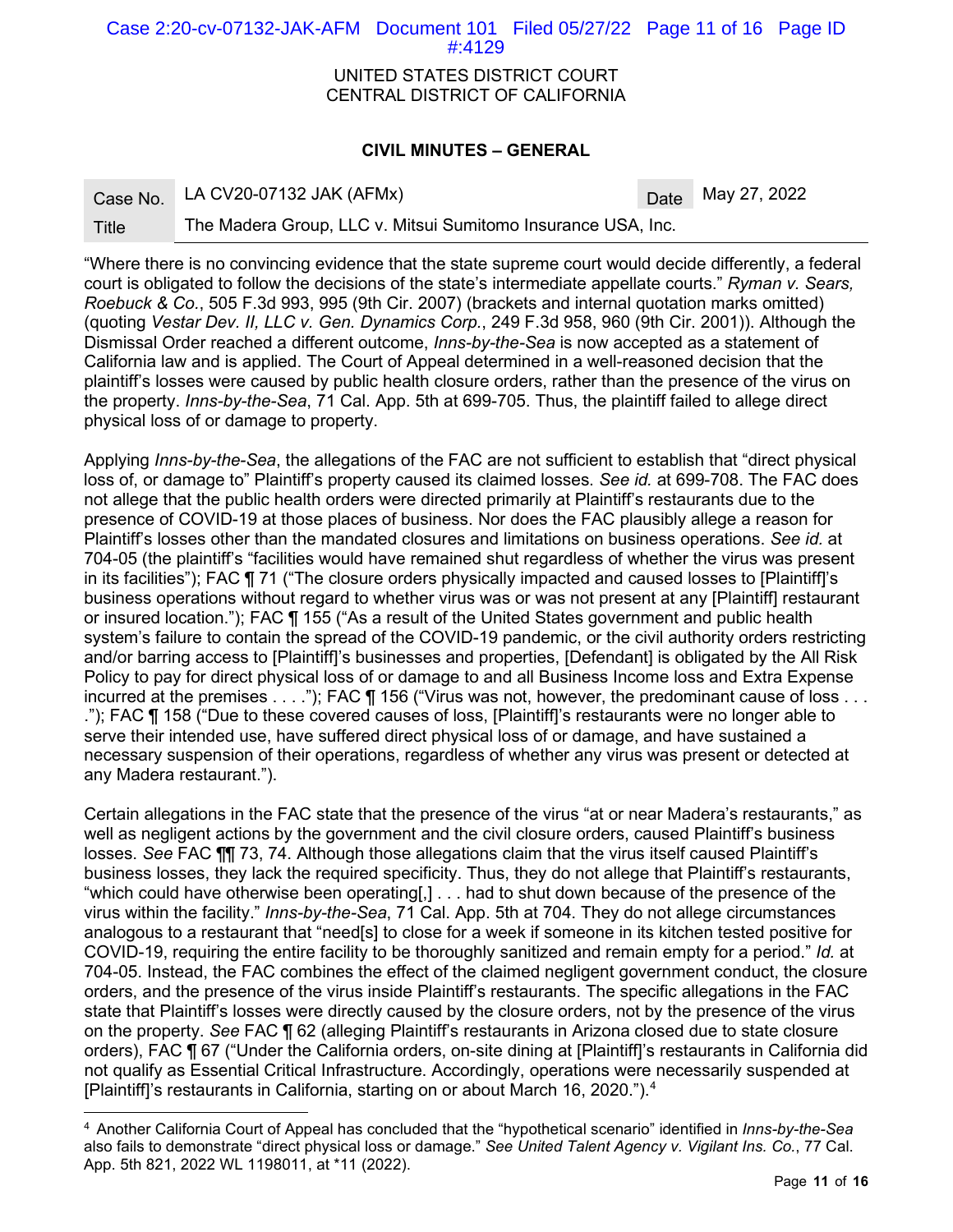## Case 2:20-cv-07132-JAK-AFM Document 101 Filed 05/27/22 Page 12 of 16 Page ID #:4130

#### UNITED STATES DISTRICT COURT CENTRAL DISTRICT OF CALIFORNIA

## **CIVIL MINUTES – GENERAL**

|  | Case No. LA CV20-07132 JAK (AFMx) |
|--|-----------------------------------|
|--|-----------------------------------|

Date May 27, 2022

Title The Madera Group, LLC v. Mitsui Sumitomo Insurance USA, Inc.

In the alternative, Plaintiff argues that the public health orders requiring modification to, or closing of Plaintiff's restaurants establish a "direct physical loss." Dkt. 77 at 27. The Dismissal Order concluded that similar allegations were not sufficient to establish the basis for a claim of physical loss or damage. That analysis continues to apply, and is incorporated here by this reference. Dkt. 66 at 11. Furthermore, after the issuance of the Dismissal Order, *Mudpie, Inc. v. Travelers Casualty Insurance Co. of America*, 15 F.4th 885 (9th Cir. 2021), was issued. In *Mudpie*, the plaintiff alleged that stay-at-home orders "temporarily prevented [Plaintiff] from operating its store as intended." *Id.* at 892. On this basis, the plaintiff argued that it suffered a "direct physical loss of or damage to" its property. *Id. Mudpie* rejected this position, and explained that "California courts have carefully distinguished 'intangible,' 'incorporeal,' and 'economic' losses from 'physical' ones." *Id.* (collecting cases). For the same reasons, the FAC fails to allege that the public health orders caused a "distinct, demonstrable, physical alteration of the property." *Id.* (citation omitted); *see also Inns-by-the-Sea*, 71 Cal. App. 5th at 708 ("the phrase 'direct physical loss of' property was not intended to include the mere loss of use of physical property to generate income, without any other physical impact to property that could be repaired, rebuilt or replaced"); *United Talent Agency v. Vigilant Ins. Co.*, 77 Cal. App. 5th 821, 2022 WL 1198011, at \*5 (2022) ("It is now widely established that temporary loss of *use* of a property due to pandemic-related closure orders, without more, does not constitute direct physical loss or damage."); *Musso & Frank Grill Co., Inc. v. Mitsui Sumitomo Ins. USA Inc.*, 77 Cal. App. 5th 753, 2022 WL 1182918, at \*4 (2022) ("Under California law, a business interruption policy that covers physical loss and damages does not provide coverage for losses incurred by reason of the COVID-19 pandemic."); *Circus Circus LV, LP v. AIG Specialty Ins. Co.*, No. 21-15367, 2022 WL 1125663, at \*2 (9th Cir. 2022) (unpublished) ("Circus Circus's argument that the presence of the virus rendered its property uninhabitable improperly 'collapses coverage for "direct physical loss" into "loss of use" coverage.'" (quoting *Inns-by-the-Sea*, 71 Cal. App. 5th at 705)).

# (2) Whether Civil Authority Coverage Has Been Alleged

The Policy includes the following language with respect to Civil Authority coverage:

When a Covered Cause of Loss causes damage to property other than property at the described premises, we will pay for the actual loss of Business Income you sustain and necessary Extra Expense caused by action of civil authority that prohibits access to the described premises, provided that both of the following apply:

(1) Access to the area immediately surrounding the damaged property is prohibited by civil authority as a result of the damage, and the described premises are within that area but are not more than one mile from the damaged property; and

(2) The action of civil authority is taken in response to dangerous physical conditions resulting from the damage or continuation of the Covered Cause of Loss that caused the damage, or the action is taken to enable a civil authority to have unimpeded access to the damaged property.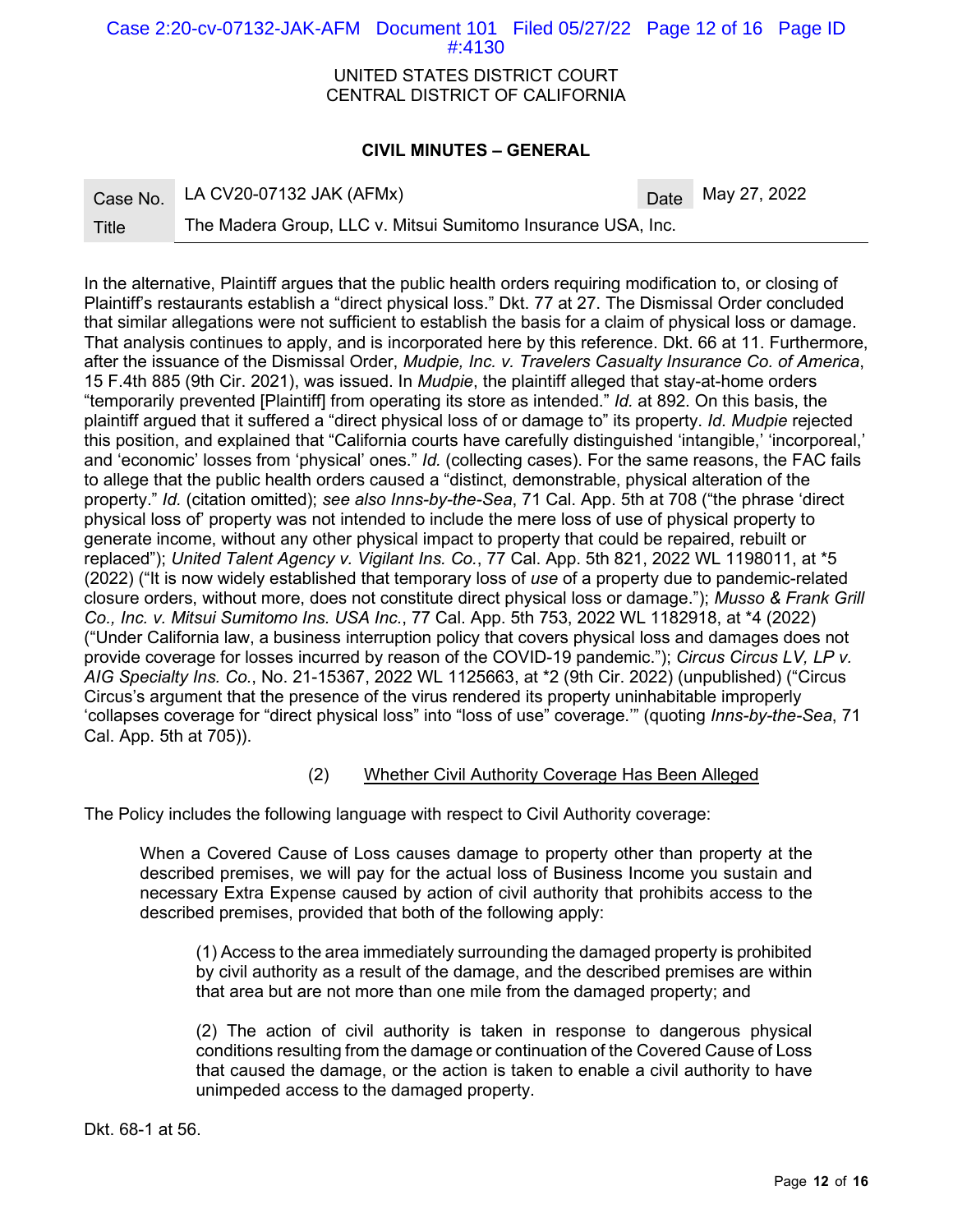Case 2:20-cv-07132-JAK-AFM Document 101 Filed 05/27/22 Page 13 of 16 Page ID #:4131

#### UNITED STATES DISTRICT COURT CENTRAL DISTRICT OF CALIFORNIA

#### **CIVIL MINUTES – GENERAL**

|       | Case No. LA CV20-07132 JAK (AFMx)                            | Date May 27, 2022 |
|-------|--------------------------------------------------------------|-------------------|
| Title | The Madera Group, LLC v. Mitsui Sumitomo Insurance USA, Inc. |                   |

*Inns-by-the-Sea* considered a very similar provision as to Civil Authority coverage. 71 Cal. App. 5th at 710-12. The policy at issue there stated:

We will pay for the actual loss of Business Income you sustain and necessary Extra Expense caused by action of civil authority that prohibits access to the described premises due to direct physical loss of or damage to property, other than at the described premises, caused by or resulting from any Covered Cause of Loss.

*Id.* at 710.

*Inns-by-the-Sea* concluded that the Civil Authority coverage did not apply "because the plain language of the Orders shows that they were not based on 'direct physical loss of or damage to property' to other premises." *Id.* at 711. Rather, "the Orders make clear that they were issued in an attempt *to prevent the spread* of the COVID-19 virus." *Id.* at 711. Thus, because they gave "no indication that they were issued 'due to direct physical loss of or damage to' any property," the "Orders did not give rise to Civil Authority coverage." *Id.* at 711-12. The Court of Appeal also recognized that "[n]umerous district court opinions have made the same observation in concluding that government stay-at-home and closure orders resulting from the pandemic did not give rise to Civil Authority coverage." *Id.* at 712 (collecting cases). "In sum, the Orders were issued to prevent the spread of the pandemic, not because of any direct physical loss of or damage to property. Accordingly, the Orders did not trigger the Policy's Civil Authority coverage." *Id.*; *see also United Talent Agency*, 2022 WL 1198011, at \*12 (following *Inns-bythe-Sea*).

As explained in the Dismissal Order, certain of the public health orders attached to the FAC were issued as part of an effort to prevent the spread of COVID-19, rather than to prohibit access to a premises that had suffered physical loss or damage. Dkt. 66 at 13, 15. Thus, like the complaint in *Innsby-the-Sea*, the FAC fails to allege coverage under the Civil Authority provision based on these orders.

Two of the public health orders attached to the FAC do refer to property loss or damage. *First*, the City of Los Angeles Order, which was issued on March 19, 2020, and revised on April 10, 2020, states: "This Order is given because, among other reasons, the COVID-19 virus can spread easily from person to person and it is physically causing property loss or damage due to its tendency to attach to surfaces for prolonged periods of time." Dkt. 68-4 at 72. *Second*, the City of San Diego Order, which was issued on April 30, 2020, states: "The closures and restrictions in these orders were and remain necessary because of the propensity of the virus to spread person to person and also because COVID-19 physically causes property loss and damage." *Id.* at 83.

Although each of these orders recognized that COVID-19 could cause physical property loss or damage, the orders were intended to prevent harm. Thus, their language reflects that they were designed to limit the spread of COVID-19 to individuals and to the properties subject to the Orders. *See Inns-by-the-Sea*, 71 Cal. App. 5th at 712. The City of Los Angeles Order states that the City needed to "adopt additional emergency measures to further limit the spread of COVID-19." Dkt. 68-4 at 72. The City of San Diego Order states that it was "imperative . . . to implement locally all guidance and directives currently available from federal, state, and local public health officials to stem the spread of the virus and protect public safety and welfare." *Id.* at 83. Further, both orders applied to all businesses within the respective cities, with certain exemptions, rather than certain properties that had been damaged by the presence of COVID-19. *Id.* at 73, 84-85.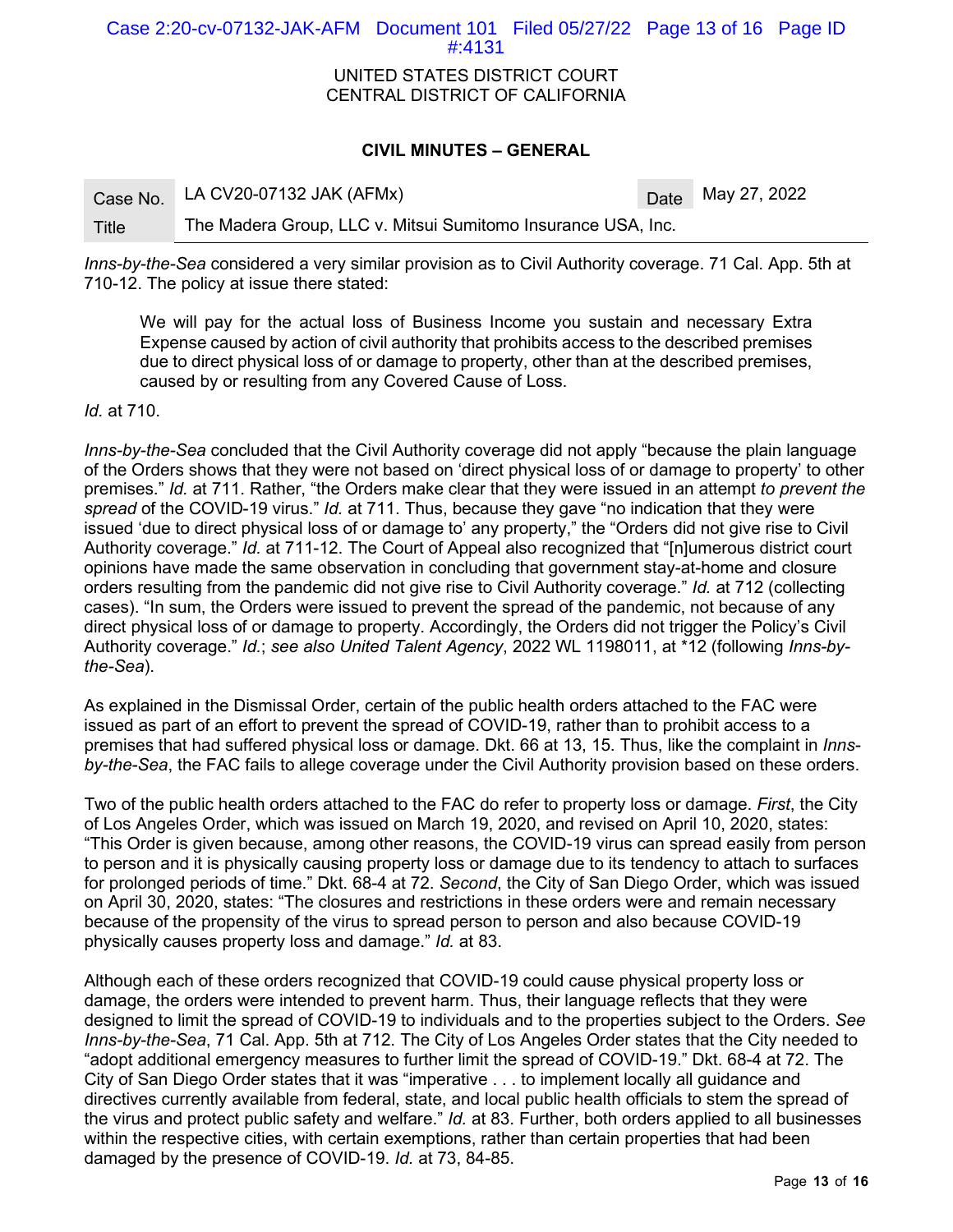# Case 2:20-cv-07132-JAK-AFM Document 101 Filed 05/27/22 Page 14 of 16 Page ID #:4132

#### UNITED STATES DISTRICT COURT CENTRAL DISTRICT OF CALIFORNIA

# **CIVIL MINUTES – GENERAL**

|       | Case No. LA CV20-07132 JAK (AFMx)                            |  | $\sqrt{\text{Date}}$ May 27, 2022 |
|-------|--------------------------------------------------------------|--|-----------------------------------|
| Title | The Madera Group, LLC v. Mitsui Sumitomo Insurance USA, Inc. |  |                                   |

Although both public health orders referred to property loss or damage, they were issued to prevent the spread of the virus. Thus, "absent allegations of damage to adjacent property," the FAC "does not establish the requisite causal link between prior property damage and the government's closure order." *Mudpie, Inc. v. Travelers Cas. Ins. Co. of Am.*, 487 F. Supp. 3d 834, 844 (N.D. Cal. 2020), *aff'd on other grounds*, 15 F.4th 885 (9th Cir. 2021). The FAC does not allege a direct causal link between damage to adjacent property and denial of access to Plaintiff's restaurants. *Id.* at 843; *see also Madison Int'l v. Valley Forge Ins. Co.*, No. CV 21-8246-GW-KKx, 2022 WL 224853, at \*3 (C.D. Cal. Jan. 18, 2022) ("And the civil authority endorsement does not apply here, as it did not in *Inns*, because, as Plaintiff appears to concede, the government orders were not issued due to direct physical loss or damage at other properties.").

For the foregoing reasons, the FAC fails to allege coverage under the Civil Authority provision.

#### (3) Whether Dependent Properties Coverage Has Been Alleged

The Policy provides as follows as to Dependent Properties:

We will pay the actual loss of Business Income you sustain due to the necessary "suspension" of your "operations" during the "period of restoration". The "suspension" must be caused by direct physical loss of or damage to "dependent property" at premises not described in the Declarations caused by or resulting from a Covered Cause of Loss.

As used in this Additional Coverage, "Dependent Property" means property operated by others whom you depend on to . . .

Attract customers to your business (Leader Locations).

Dkt. 68-1 at 121-22.

For the same reasons stated above regarding the Business Income coverage, the FAC fails to allege that COVID-19 caused a "direct physical loss of or damage to" any dependent property. Thus, the FAC does not plausibly allege coverage under the Dependent Properties provision.

(4) Allegations of Government Negligence

Finally, Plaintiff argues that the FAC plausibly alleges that "government negligence caused the spread of [COVID-19], the pandemic, state closure orders, and, as a result, [Plaintiff]'s loss and damages." Dkt. 77 at 26. Plaintiff contends that negligence of the government "was the triggering event" that set the spread of COVID-19 in motion, and that this, rather than the virus itself, was the efficient proximate cause of Plaintiff's losses. *Id.* at 26-27.

As explained above, the FAC does not allege a "causal connection between the alleged physical presence of the virus on [Plaintiff]'s premises and the suspension of [Plaintiff]'s operations." *Inns-bythe-Sea*, 71 Cal. App. 5th at 704. The allegations as to government negligence are insufficient for similar reasons. Thus, Plaintiff does not plausibly allege that something other than the closure orders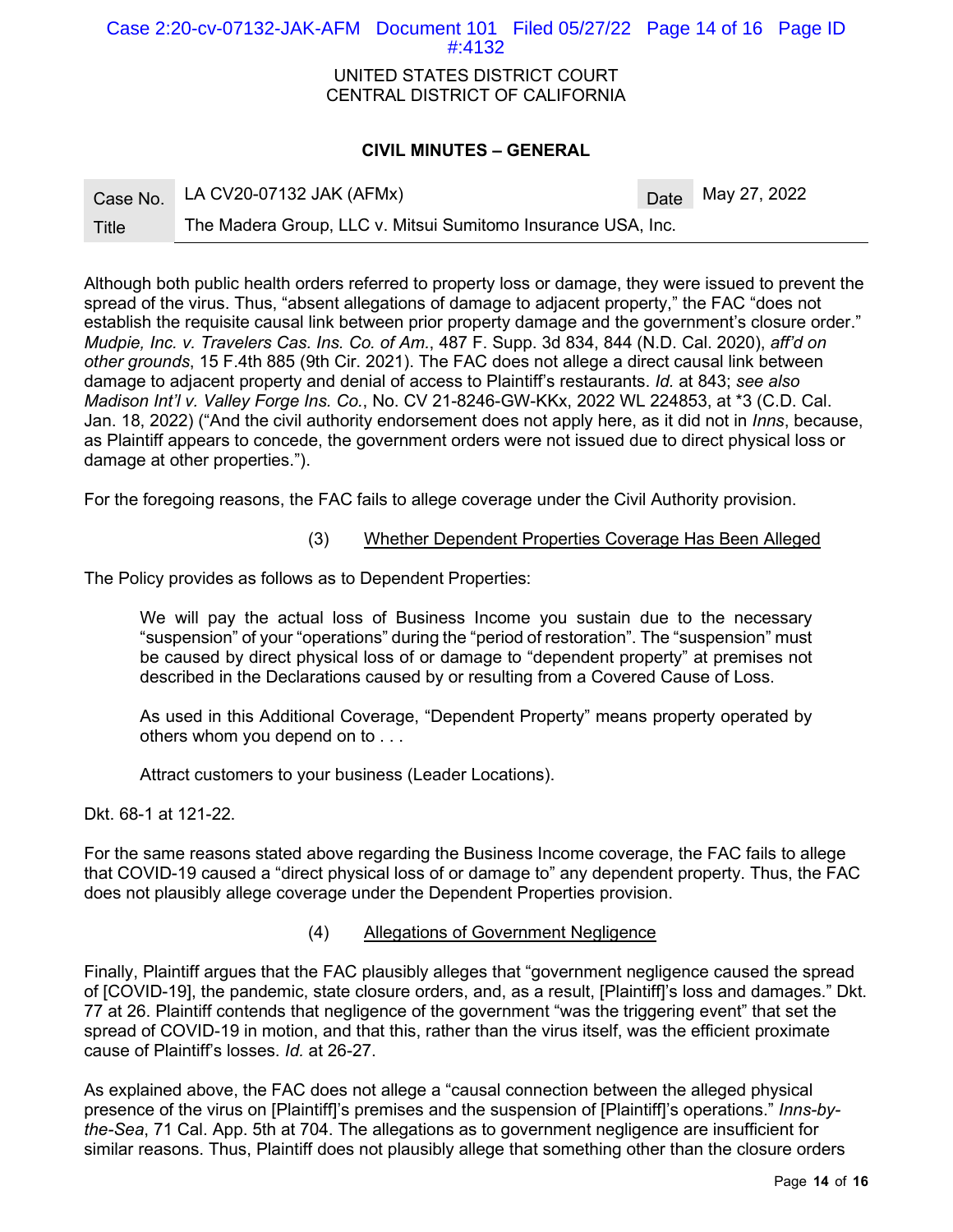Case 2:20-cv-07132-JAK-AFM Document 101 Filed 05/27/22 Page 15 of 16 Page ID #:4133

> UNITED STATES DISTRICT COURT CENTRAL DISTRICT OF CALIFORNIA

#### **CIVIL MINUTES – GENERAL**

| Case No | LA CV20-07132 JAK (AFMx) |  |
|---------|--------------------------|--|
|         |                          |  |

Date May 27, 2022

Title The Madera Group, LLC v. Mitsui Sumitomo Insurance USA, Inc.

caused its business losses. *See id.* at 704-05. Assuming that government negligence caused the closure orders is also insufficient because, as explained above, the closure orders did not cause physical damage to Plaintiff's property. Because Plaintiff does not adequately allege "direct physical loss of or damage to property," Dkt. 68-1 at 55, it has failed "to establish that the occurrence forming the basis of its claim is within the basic scope of insurance coverage." *Aydin Corp.*, 18 Cal. 4th at 1188; *see Palmdale Ests., Inc. v. Blackboard Ins. Co.*, 510 F. Supp. 3d 874, 877 (N.D. Cal. 2021) (dismissing allegations that "a flawed public health response and government negligence allowed COVID-19 to spread" because complaint did not allege "[a] physical tangible injury (like a total deprivation of property) [that would] support 'loss of property' or a physical alteration or active presence of a contaminant to support 'damage to' property." (citation omitted)).

Furthermore, even assuming that the FAC alleged a loss that was otherwise covered by the Policy, allegations that government negligence caused the pandemic and, in turn, Plaintiff's losses are excluded under the plain language of the Policy. Dkt. 68-1 at 84 ("We will not pay for loss or damage caused by or resulting from . . . [a]cts or decisions, including the failure to act or decide, of any person, group, organization or governmental body.").

\* \* \*

For the foregoing reasons, the FAC fails sufficiently to allege any injury that is within the scope of the coverage provided by the Policy. Further, because the FAC fails to allege that Plaintiff's losses were covered by the terms of the Policy, it is unnecessary to address whether the Virus Exclusion would also bar coverage.<sup>[5](#page-14-0)</sup>

3. Leave to Amend

If a motion to dismiss is granted, the court should "freely give leave [to amend] when justice so requires." Fed. R. Civ. P. 15(a)(2). Although this policy is to be applied "with extreme liberality," *Owens*, 244 F.3d at 712, leave to amend is inappropriate in circumstances where an amendment would be futile. *See Foman*, 371 U.S. at 182; *Allen*, 911 F.2d at 374.

Plaintiff has not proposed additional allegations that it would include in a second amended complaint if leave to amend were granted. The Dismissal Order granted leave to amend, provided that "any amended complaint must be based on good faith allegations that sufficiently state claim(s) on grounds that have not already been addressed and rejected in this Order." Dkt. 66 at 16. The FAC included new allegations, but also repeated bases for relief that had been found insufficient in the Dismissal Order. As stated above, the allegations are insufficient to state a claim for relief.

There is now a significant body of law in the Ninth Circuit and the California Courts of Appeal that rejects similar claims. *See, e.g.*, *Mudpie, Inc.*, 15 F.4th at 892 ("Stay at Home Orders" did not constitute a "distinct, demonstrable, physical alteration of the property" (citation omitted)); *Inns-by-the-Sea*, 71

<span id="page-14-0"></span><sup>5</sup> It seems clear that the Virus Exclusion would also bar coverage. In *Musso & Frank Grill Co., Inc.*, which involved the same defendant as the one in this action, a California Court of Appeal held that an identical virus exclusion provision barred coverage. 2022 WL 1182918, at \*5 ("The virus exclusion expressly bars coverage for all loss or damage caused by or resulting from 'any virus, bacterium or other micro-organism that induces or is capable of inducing physical distress, illness or disease.'").